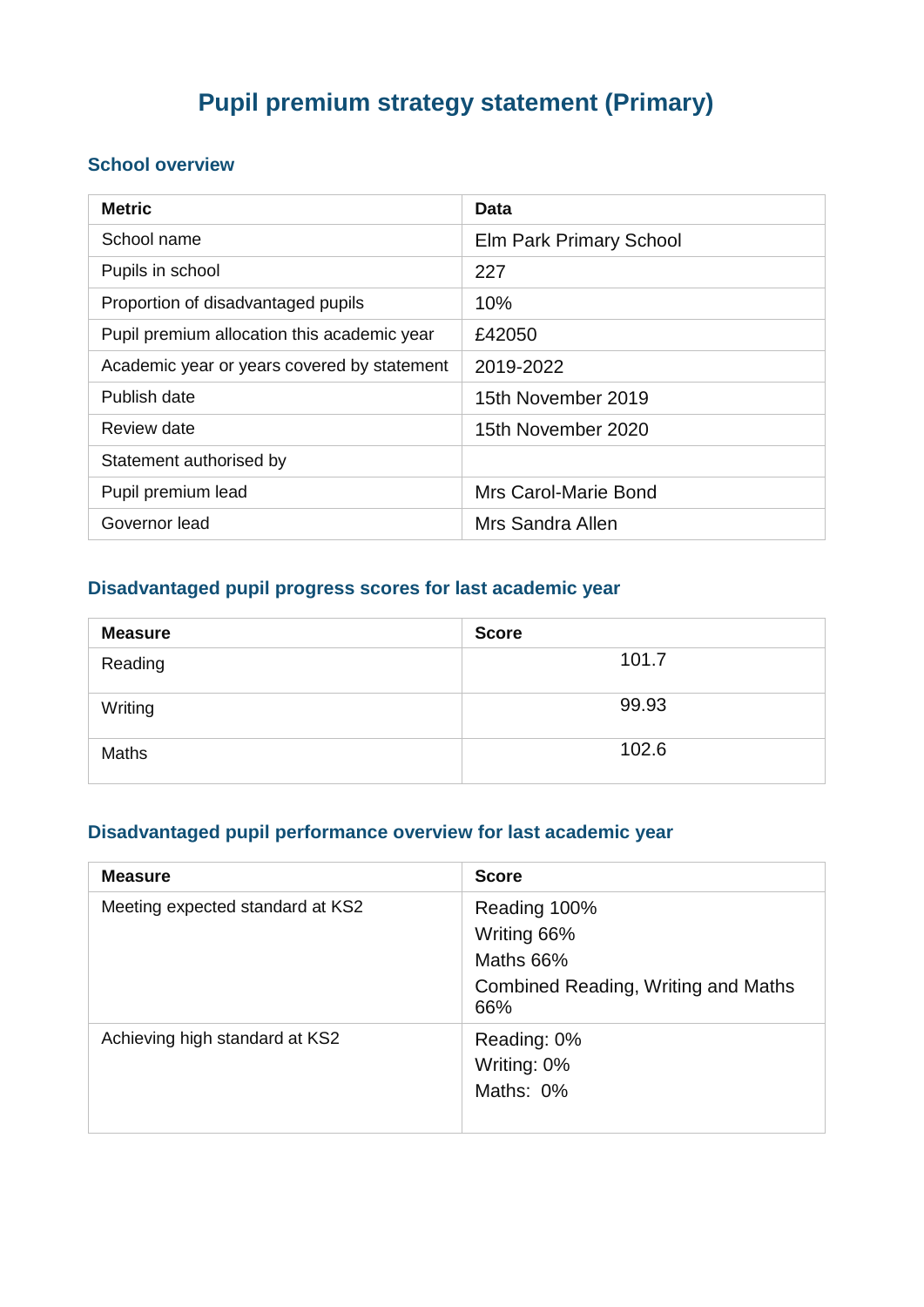#### **Mission statement for disadvantaged pupils**

We believe that every pupil, irrespective of background or barrier to learning can become a successful learner and attain well, given high quality teaching, a rich curriculum and strong, positive relationships. Our mission focusses relentlessly on this. We strive to create successful, independent, emotionally literate, resilient learners.

#### **Strategy aims for disadvantaged pupils**

| <b>Measure</b>                                   | <b>Activity</b>                                                                                                                |
|--------------------------------------------------|--------------------------------------------------------------------------------------------------------------------------------|
| Priority 1                                       | To raise the attainment of all disadvantaged and<br>vulnerable pupils, irrespective of starting points.                        |
| <b>Priority 2</b>                                | To ensure that all disadvantaged and vulnerable<br>pupils have equitable access to all the opportunities<br>the school offers. |
| Barriers to learning these<br>priorities address | A potential lack of capacity for staff to work with<br>-<br>individual children to address their specific<br>needs.            |
| Projected spending                               | 33% on Teaching and Learning                                                                                                   |

#### **Teaching priorities for current academic year**

| Aim                                                                                                                            | <b>Target</b>                                                                 | <b>Target date</b> |
|--------------------------------------------------------------------------------------------------------------------------------|-------------------------------------------------------------------------------|--------------------|
| More children achieving greater<br>depth in reading at the end of KS2                                                          | Disadvantaged and<br>vulnerable pupils attaining in<br>line with their peers. | Sept 22            |
| Sustain strong attainment overall.                                                                                             |                                                                               |                    |
| More children achieving greater<br>depth in writing at the end of KS2                                                          | Disadvantaged and<br>vulnerable pupils attaining in<br>line with their peers. | Sept 22            |
| Sustain strong attainment overall.                                                                                             |                                                                               |                    |
| More children achieving greater<br>depth in mathematics at the end of<br>KS <sub>2</sub><br>Sustain strong attainment overall. | Disadvantaged and<br>vulnerable pupils attaining in<br>line with their peers. | Sept 22            |
| Disadvantaged pupils to achieve<br>phonics check at Y1                                                                         | Target children to achieve<br>phonics check at the end of<br>Y1 if possible.  | July 20            |
| Ensuring that all pupils, including those<br>that join our school mid-year or who                                              | All pupils effectively using<br>their learning wheels and                     | Sept 22            |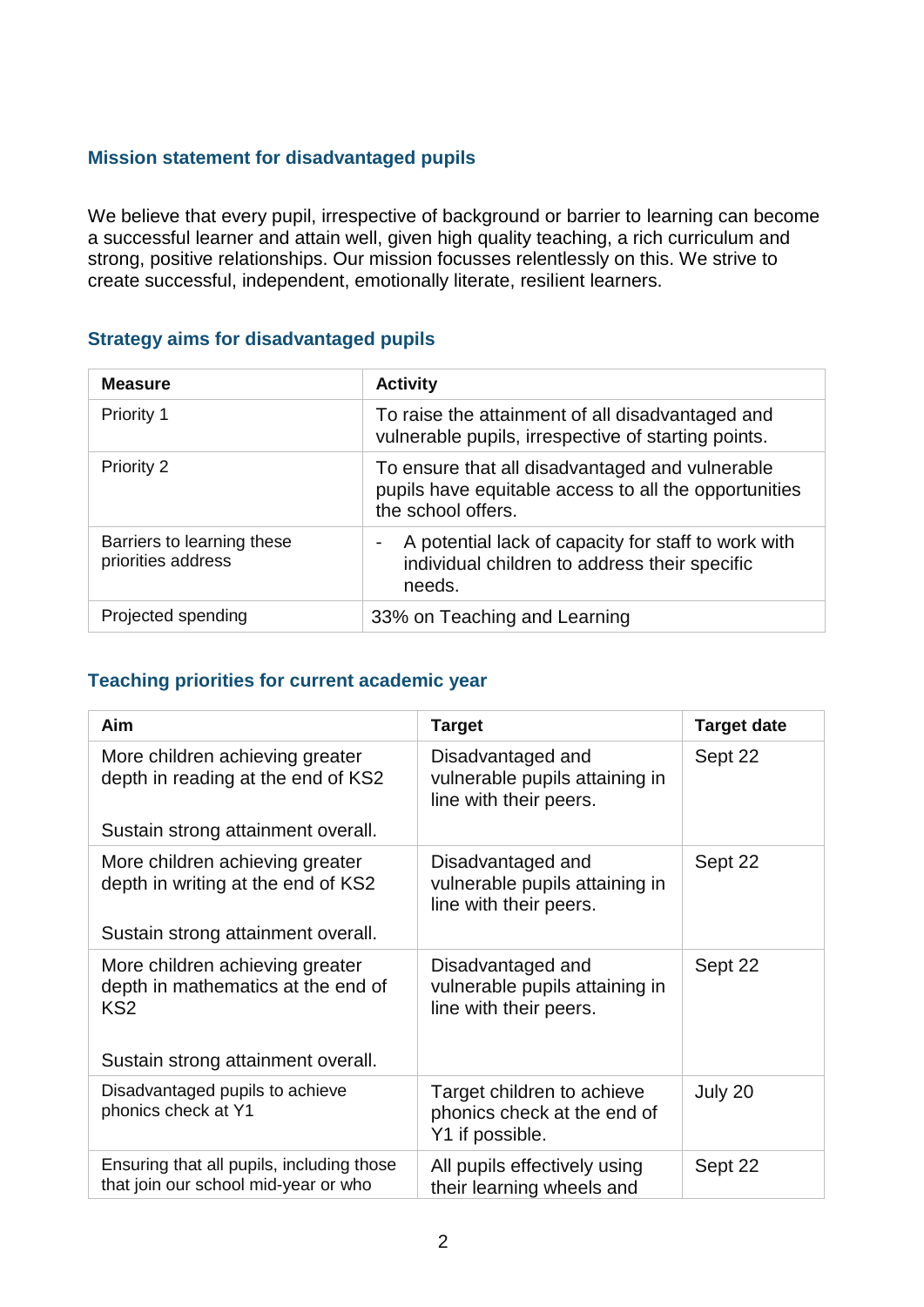| have recently joined our school are able<br>to learn successfully. | presenting successful<br>learning behaviours in all<br>aspects of school life.       |
|--------------------------------------------------------------------|--------------------------------------------------------------------------------------|
|                                                                    | High quality vocabulary<br>instruction embedded within<br>all teaching and learning. |

#### **Remember to focus support on disadvantaged pupils reaching the expected standard in phonics check at end of Y1**

## **Targeted academic support for current academic year**

| <b>Measure</b>                                                                                                        | <b>Activity</b>                                                                                                                                                                                                                |
|-----------------------------------------------------------------------------------------------------------------------|--------------------------------------------------------------------------------------------------------------------------------------------------------------------------------------------------------------------------------|
| High quality, teacher/TA led<br>intervention, addressing gaps in<br>learning.                                         | Teaching assistant capacity enables class teachers<br>to have time for feedback, small group intervention<br>and pre / post teaching with pupils as required.                                                                  |
| Diagnostic assessment and<br>intervention for pupils who may<br>need additional support with<br>language development. | Talk boost, time to talk and other diagnostic<br>assessments used to identify gaps in vocabulary and<br>language. Interventions put in place to address<br>those gaps, in addition to a focus on language in the<br>classroom. |
| Barriers to learning these<br>priorities address                                                                      | Lower levels of vocabulary, communication and<br>$\qquad \qquad \blacksquare$<br>language skills in some of our disadvantaged and<br>vulnerable pupils.<br>Staff capacity and physical work space to<br>address need.          |
| Projected spending                                                                                                    | 33% on Teaching and Learning                                                                                                                                                                                                   |

## **Wider strategies for current academic year**

| <b>Measure</b>                                   | <b>Activity</b>                                                                                                                                                                                                                |  |
|--------------------------------------------------|--------------------------------------------------------------------------------------------------------------------------------------------------------------------------------------------------------------------------------|--|
| Priority 1                                       | Provide nurture support for any child that requires<br>that need.                                                                                                                                                              |  |
| Priority 2                                       | Additional clubs and enrichment opportunities within<br>every aspect of the school's curriculum.                                                                                                                               |  |
| Barriers to learning these<br>priorities address | Self-regulation of emotions for some pupils<br>-<br>A lack of self-confidence and learning resilience<br>-<br>in some pupils.<br>A lack of financial capital for some families which<br>۰<br>limits opportunity beyond school. |  |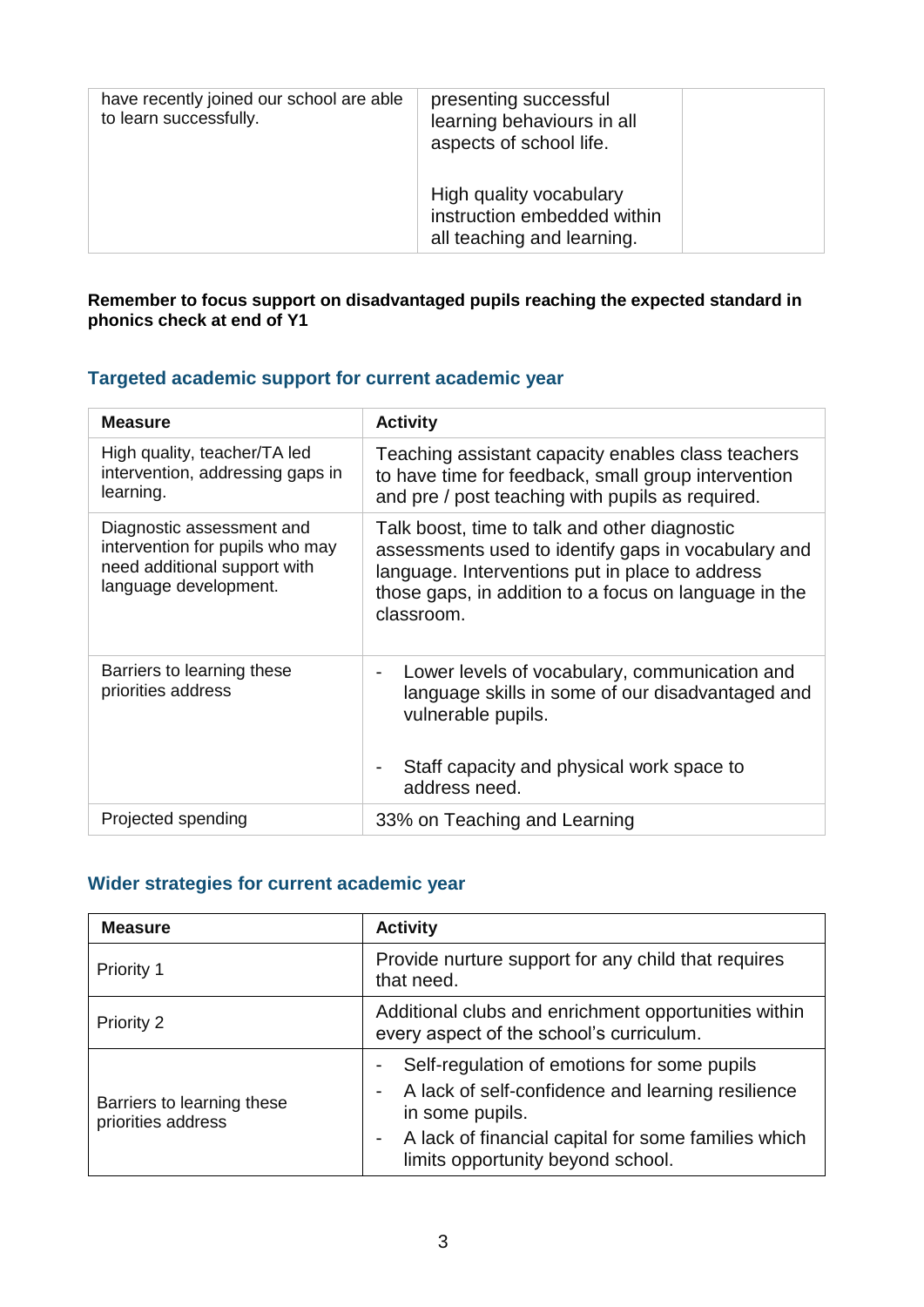| Projected spending | 33% on Teaching and Learning and additional<br>opportunities. |
|--------------------|---------------------------------------------------------------|
|--------------------|---------------------------------------------------------------|

## **Monitoring and Implementation**

| Area             | <b>Challenge</b>                                                                                                                | <b>Mitigating action</b>                                                                                                                                  |
|------------------|---------------------------------------------------------------------------------------------------------------------------------|-----------------------------------------------------------------------------------------------------------------------------------------------------------|
| Teaching         | A potential lack of capacity for<br>staff to work with individual<br>children to address their<br>specific needs.               | Training for staff to ensure we<br>are not overly reliant on<br>individuals – two members of<br>staff trained in intervention<br>support, as appropriate. |
|                  |                                                                                                                                 | Focus on vocabulary instruction<br>within staff development                                                                                               |
| Targeted support | Lower levels of vocabulary<br>and communication and<br>language skills in some of<br>our disadvantage and<br>vulnerable pupils. | Focus on even better teaching of<br>reading, so pupils read more,<br>including reading for pleasure<br>and develop their language<br>comprehension.       |
|                  | Staff capacity and space to<br>address need.                                                                                    | Developing independence with<br>reading so children are less<br>reliant on adult input                                                                    |
|                  | Self-regulation of emotions<br>-<br>for some pupils                                                                             | Training for staff to ensure we<br>are not overly reliant on                                                                                              |
| Wider strategies | A lack of self-confidence<br>and learning resilience in<br>some pupils.                                                         | individuals - two members of<br>staff trained as appropriate.                                                                                             |
|                  | A lack financial capital for<br>$\qquad \qquad \blacksquare$<br>some families which limits<br>opportunity beyond school.        | A focus on enrichment in all<br>aspects of the curriculum.                                                                                                |